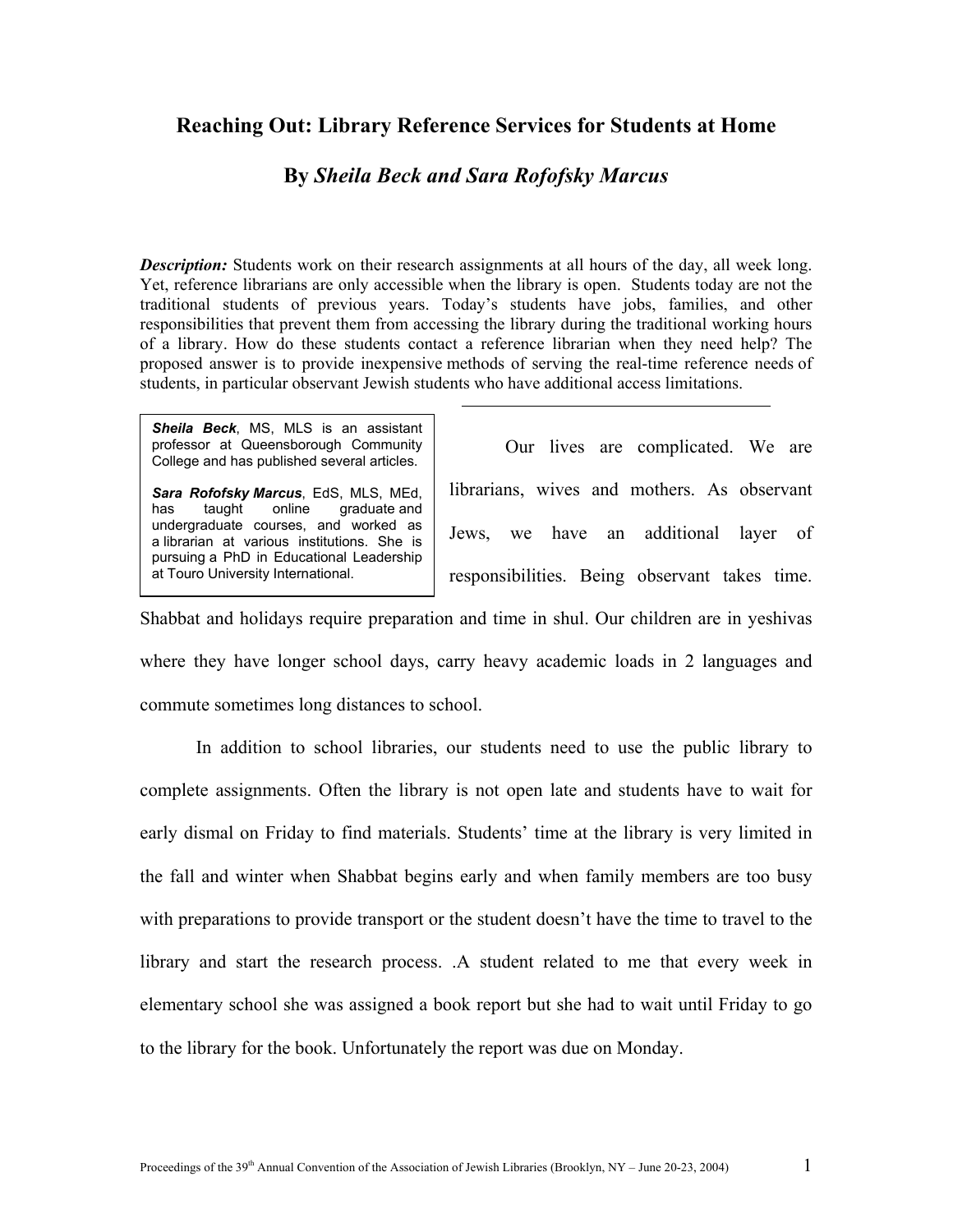To assist their children, parents often end up going to the library for them during their own lunch hours, before work and after work. Yet their children don't like the books they pick out and /or they don't get the request correct, adding to the stress in the lives of both student and parent.

For the current generation, the Internet is the public library and one that is available 24/7.The Internet can be filtered if so desired by the yeshiva at school and by the parents at home, another advantage over conventional libraries. Since 1994, the use of computers and the Internet has grown exponentially. The cost of computers has dropped dramatically along with size and improved screen resolution. In fact, many of our students do not remember what it is like not to go online. The Internet is the logical place for students to find school assistance. Project Gutenberg is one of the online free resources that have copies of the classics for older students and the Internet Public Library is a portal to quality information for school assignments. There are tutoring sites and Ask an Expert also. Yet after finding out not everything is a Google search, students need our assistance.

In order to assist students at home, public libraries in the 5 boroughs of New York City, Nassau and Suffolk counties added "Ask a Librarian" and "Chat" functions. "Ask a Librarian" typically refers to email reference usually using a form specifying the type of questions answered. This is available 24/7whenever the student needs to ask for assistance. The negative is that if the request is not clear, days can pass until the librarian understands what the student is asking. Then the information still may not be available online and a trip to the library is required.